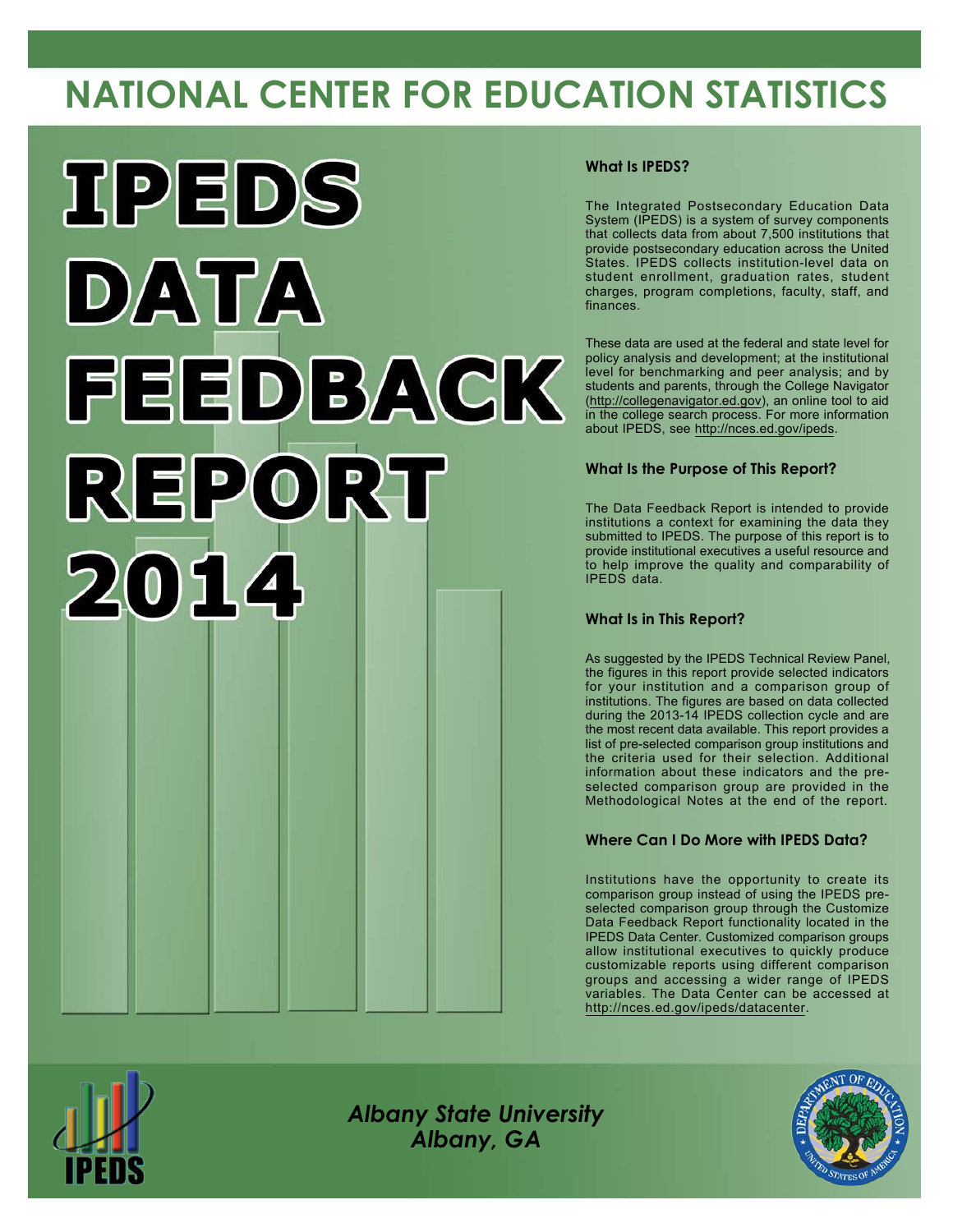### **COMPARISON GROUP**

Comparison group data are included to provide a context for interpreting your institution's statistics. If your institution did not define a Custom Comparison Group for this report by July 15, NCES selected a comparison group for you. (In this case, the characteristics used to define the comparison group appears below.) The Customize Data Feedback Report functionality on the IPEDS Data Center [\(http://nces.ed.gov/ipeds/datacenter/\)](http://nces.ed.gov/ipeds/datacenter/) can be used to reproduce the figures in this report using different peer groups.

Using some of your institution's characteristics, a group of comparison institutions was selected for you. The characteristics include Carnegie Classification of Masters Colleges and Universities (medium programs), public and enrollment of a similar size. This comparison group includes the following 30 institutions:

- Adams State University (Alamosa, CO)
- Alcorn State University (Alcorn State, MS)
- Delaware State University (Dover, DE)
- Fayetteville State University (Fayetteville, NC)
- Grambling State University (Grambling, LA)
- Henderson State University (Arkadelphia, AR)
- Indiana University-Northwest (Gary, IN)
- Longwood University (Farmville, VA)
- Louisiana State University-Shreveport (Shreveport, LA)
- Mansfield University of Pennsylvania (Mansfield, PA) Midwestern State University (Wichita Falls, TX)
- Minot State University (Minot, ND)
- Mississippi Valley State University (Itta Bena, MS)
- Montana State University-Billings (Billings, MT)
- New Mexico Institute of Mining and Technology (Socorro, NM)
- Southeastern Oklahoma State University (Durant, OK)
- Southern Arkansas University Main Campus (Magnolia, AR)
- Southern Polytechnic State University (Marietta, GA)
- Southern University at New Orleans (New Orleans, LA)
- Southwest Minnesota State University (Marshall, MN)
- Southwestern Oklahoma State University (Weatherford, OK)
- SUNY Institute of Technology at Utica-Rome (Utica, NY)
- The University of Texas of the Permian Basin (Odessa, TX)
- University of Montevallo (Montevallo, AL)
- University of South Florida-Sarasota-Manatee (Sarasota, FL)
- University of South Florida-St Petersburg (St. Petersburg, FL)
- University of Washington-Bothell Campus (Bothell, WA) University of Washington-Tacoma Campus (Tacoma, WA)
- Western New Mexico University (Silver City, NM)
- Western Oregon University (Monmouth, OR)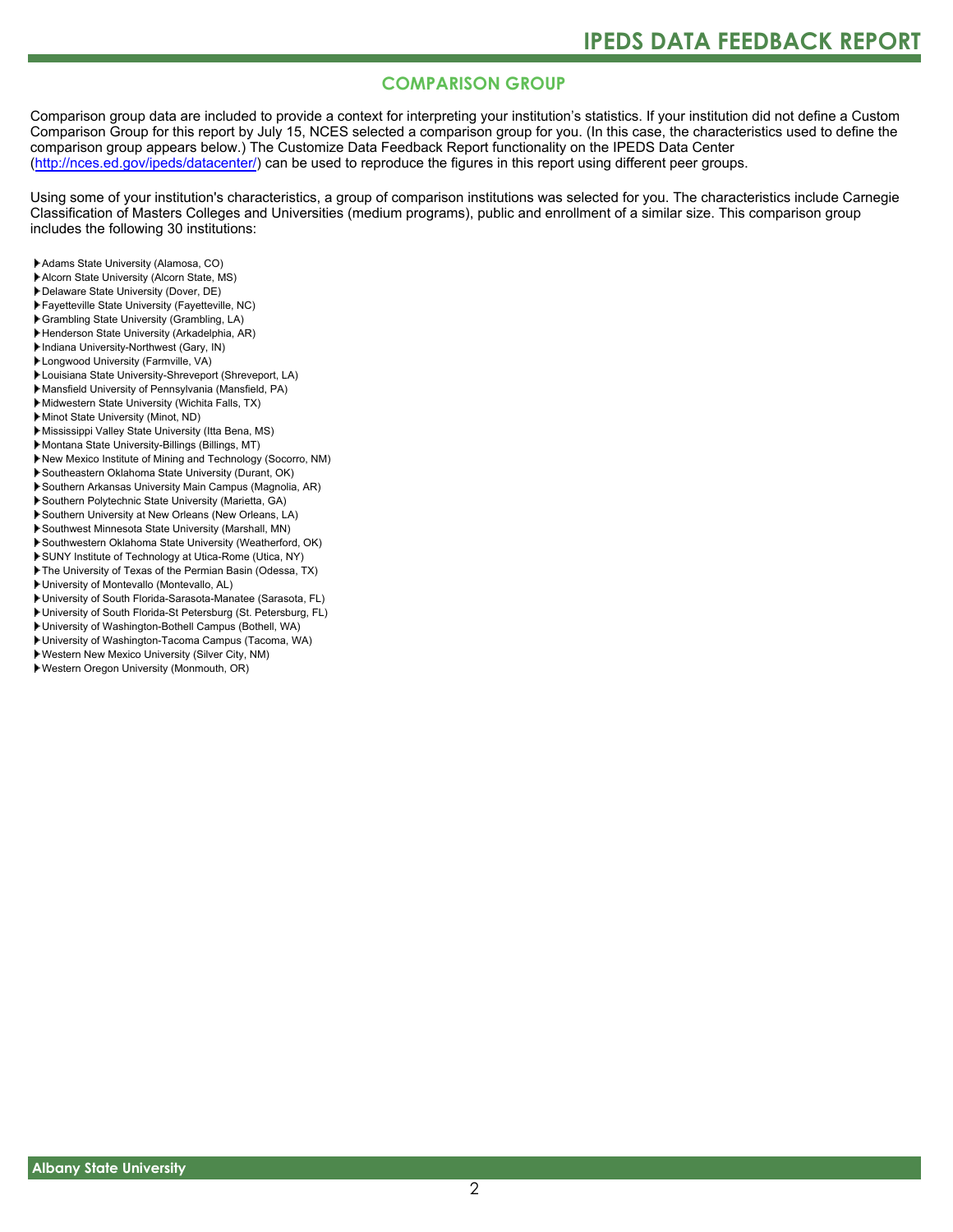



NOTE: For more information about disaggregation of data by race and ethnicity, see the Methodological Notes. Median values for the comparison group will not add to 100%. See "Use of Median Values for Comparison Group" for how median values are determined. N is the number of institutions in the comparison group. SOURCE: U.S. Department of Education, National Center for Education Statistics, Integrated Postsecondary Education Data System (IPEDS): Spring 2014, Fall Enrollment component.

#### **Figure 2. Unduplicated 12-month headcount of all students and of undergraduate students (2012-13), total FTE enrollment (2012-13), and full- and part-time fall enrollment (Fall 2013)**



NOTE: For details on calculating full-time equivalent (FTE) enrollment, see Calculating FTE in the Methodological Notes. Total headcount, FTE, and full- and part-time fall enrollment include both undergraduate and postbaccalaureate students, when applicable. N is the number of institutions in the comparison group.

SOURCE: U.S. Department of Education, National Center for Education Statistics, Integrated Postsecondary Education Data System (IPEDS): Fall 2013, 12-month Enrollment component and Spring 2014, Fall Enrollment component.

#### **Figure 3. Number of degrees awarded, by level: 2012-13**



NOTE: For additional information about postbaccalaureate degree levels, see the Methodology Notes. N is the number of institutions in the comparison group. SOURCE: U.S. Department of Education, National Center for Education Statistics, Integrated Postsecondary Education Data System (IPEDS): Fall 2013, Completions component.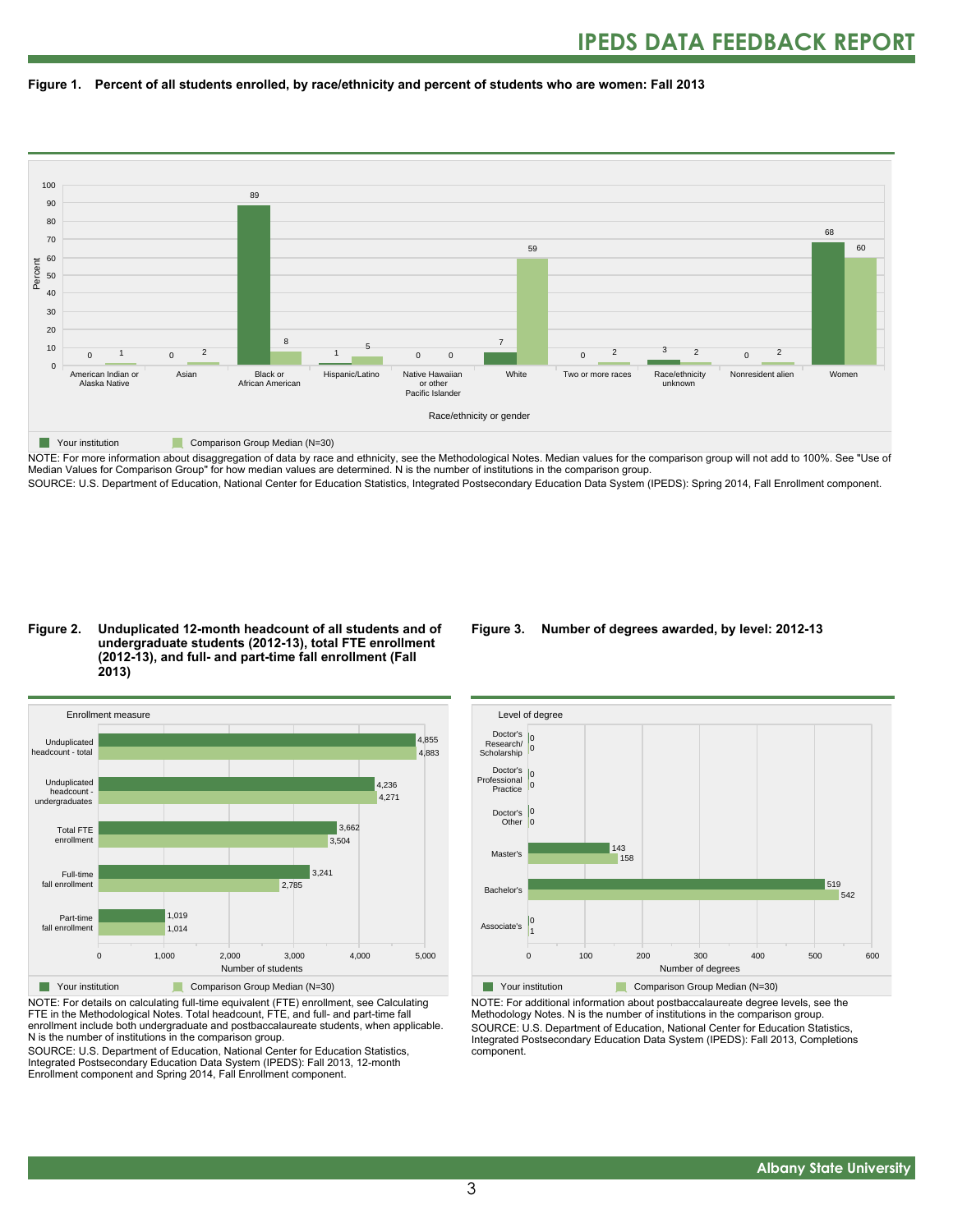### **IPEDS DATA FEEDBACK REPORT**

**Figure 4. Academic year tuition and required fees for full-time, first-time degree/certificate-seeking undergraduates: 2010-11 to 2013-14**



NOTE: The tuition and required fees shown here are the lowest reported from the categories of in-district, in-state, and out-of-state. N is the number of institutions in the comparison group.

SOURCE: U.S. Department of Education, National Center for Education Statistics, Integrated Postsecondary Education Data System (IPEDS): Fall 2013, Institutional Characteristics component.





NOTE: Average net price is for full-time, first-time degree/certificate-seeking undergraduate students and is generated by subtracting the average amount of federal, state/local government, and institutional grant and scholarship aid from the total cost of attendance. Total cost of attendance is the sum of published tuition and required fees, books and supplies, and the average room and board and other expenses. For details, see the Methodological Notes. N is the number of institutions in the comparison group. SOURCE: U.S. Department of Education, National Center for Education Statistics, Integrated Postsecondary Education Data System (IPEDS): Fall 2013, Institutional Characteristics component; Winter 2013-14, Student Financial Aid component.

**Figure 6. Percent of full-time, first-time degree/certificate-seeking undergraduate students who received grant or scholarship aid from the federal government, state/local government, or the institution, or loans, by type of aid: 2012-13**



NOTE: Any grant aid above includes grant or scholarship aid from the federal government, state/local government, or the institution. Federal grants includes Pell grants and other federal grants. Any loans includes federal loans and other loans to students. For details on how students are counted for financial aid reporting, see Cohort Determination in the Methodological Notes. N is the number of institutions in the comparison group. SOURCE: U.S. Department of Education, National Center for Education Statistics, Integrated Postsecondary Education Data System (IPEDS): Winter 2013-14, Student Financial Aid component.

#### **Figure 7. Average amounts of grant or scholarship aid from the federal government, state/local government, or the institution, or loans received, by full-time, first-time degree/certificate-seeking undergraduate students, by type of aid: 2012-13**



NOTE: Any grant aid above includes grant or scholarship aid from the federal government, state/local government, or the institution. Federal grants includes Pell grants and other federal grants. Any loans includes federal loans and other loans to students. Average amounts of aid were calculated by dividing the total aid awarded by the total number of recipients in each institution. N is the number of institutions in the comparison group. SOURCE: U.S. Department of Education, National Center for Education Statistics, Integrated Postsecondary Education Data System (IPEDS): Winter 2013-14, Student Financial Aid component.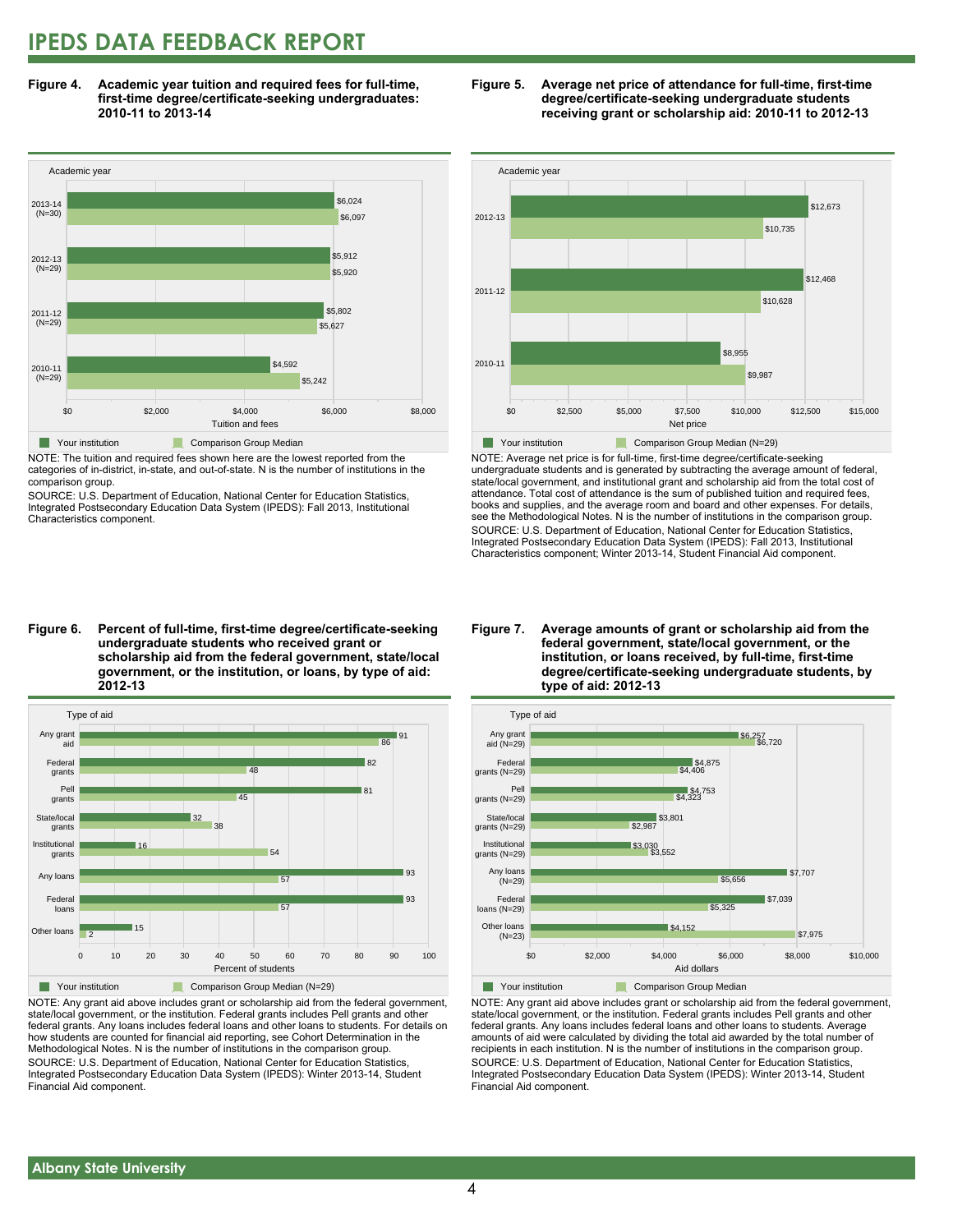## **IPEDS DATA FEEDBACK REPORT**

**Figure 8. Percent of all undergraduates receiving aid by type of aid: 2012-13**

**Figure 9. Average amount of aid received by all undergraduates, by type of aid: 2012-13**



NOTE: Any grant aid above includes grant or scholarship aid from the federal government, state/local government, the institution, or other sources. Federal loans includes only federal loans to students. N is the number of institutions in the comparison group. SOURCE: U.S. Department of Education, National Center for Education Statistics, Integrated Postsecondary Education Data System (IPEDS): Winter 2013-14, Student Financial Aid component.



NOTE: Any grant aid above includes grant or scholarship aid from the federal government, state/local government, the institution, or other sources. Federal loans includes federal loans to students. Average amounts of aid were calculated by dividing the total aid awarded by the total number of recipients in each institution. N is the number of institutions in the comparison group.

SOURCE: U.S. Department of Education, National Center for Education Statistics, Integrated Postsecondary Education Data System (IPEDS): Winter 2013-14, Student Financial Aid component.

#### **Figure 10. Graduation rate and transfer-out rate (2007 cohort); graduation rate cohort as a percent of total entering students and retention rates of first-time students (Fall 2013)**



NOTE: Graduation rate cohort includes all full-time, first-time degree/certificate-seeking undergraduate students. Entering class includes all students coming to the institution for the first time. Only institutions with a mission to prepare students to transfer are required to report transfers out. Graduation and transfer-out rates are the Student Right-to-Know rates. Retention rates are measured from the fall of first enrollment to the following fall. 4 yr institutions report retention rates for students seeking a bachelor's degree. Median values for the comparison group will not add to 100%. N is the number of institutions in the comparison group.

SOURCE: U.S. Department of Education, National Center for Education Statistics, Integrated Postsecondary Education Data System (IPEDS): Winter 2013-14, Graduation Rates component and Spring 2014, Fall Enrollment component.

#### **Figure 11. Bachelor's degree graduation rates of full-time, first-time degree/certificate-seeking undergraduates within 4 years, 6 years, and 8 years: 2005 cohort**



NOTE: The 6-year graduation rate is the Student Right-to-Know (SRK) rate; the 4- and 8 year rates are calculated using the same methodology. For details, see the Methodological Notes. N is the number of institutions in the comparison group. SOURCE: U.S. Department of Education, National Center for Education Statistics, Integrated Postsecondary Education Data System (IPEDS): Winter 2013-14, 200% Graduation Rates component.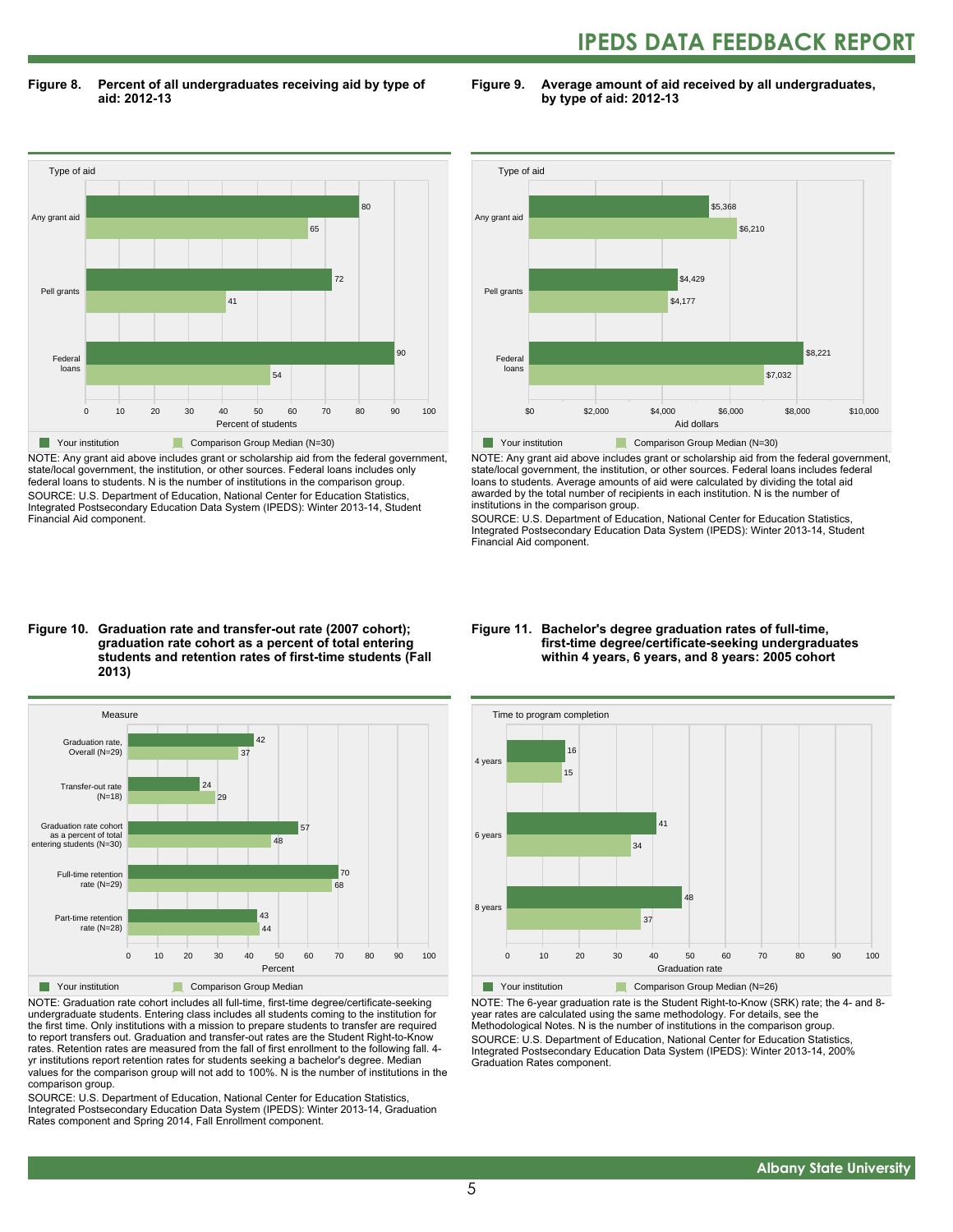### **IPEDS DATA FEEDBACK REPORT**

**Figure 12. Full-time equivalent staff, by occupational category: Fall 2013**



NOTE: Graduate assistants are not included. For calculation details, see the Methodological Notes. N is the number of institutions in the comparison group. SOURCE: U.S. Department of Education, National Center for Education Statistics, Integrated Postsecondary Education Data System (IPEDS): Spring 2014, Human Resources component.





NOTE: Average salaries of full-time instructional non-medical staff equated to 9-month contracts was calculated by multiplying the average monthly salary by 9. The average monthly salary was calculated by dividing the total salary outlays by the total number of months covered by staff on 9, 10, 11 and 12-month contracts.

SOURCE: U.S. Department of Education, National Center for Education Statistics, Integrated Postsecondary Education Data System (IPEDS): Spring 2014, Human Resources component.

#### **Figure 14. Percent distribution of core revenues, by source: Fiscal year 2013**



NOTE: The comparison group median is based on those members of the comparison group that report finance data using the same accounting standards as the comparison institution. For a detailed definition of core revenues, see the Methodological Notes. N is the number of institutions in the comparison group.

SOURCE: U.S. Department of Education, National Center for Education Statistics, Integrated Postsecondary Education Data System (IPEDS): Spring 2014, Finance component.

#### **Figure 15. Core expenses per FTE enrollment, by function: Fiscal year 2013**



NOTE: Expenses per full-time equivalent (FTE) enrollment, particularly instruction, may be inflated because finance data includes all core expenses while FTE reflects credit activity only. For details on calculating FTE enrollment and a detailed definition of core expenses, see the Methodological Notes. N is the number of institutions in the comparison group. SOURCE: U.S. Department of Education, National Center for Education Statistics, Integrated Postsecondary Education Data System (IPEDS): Fall 2013, 12-month Enrollment component and Spring 2014, Finance component.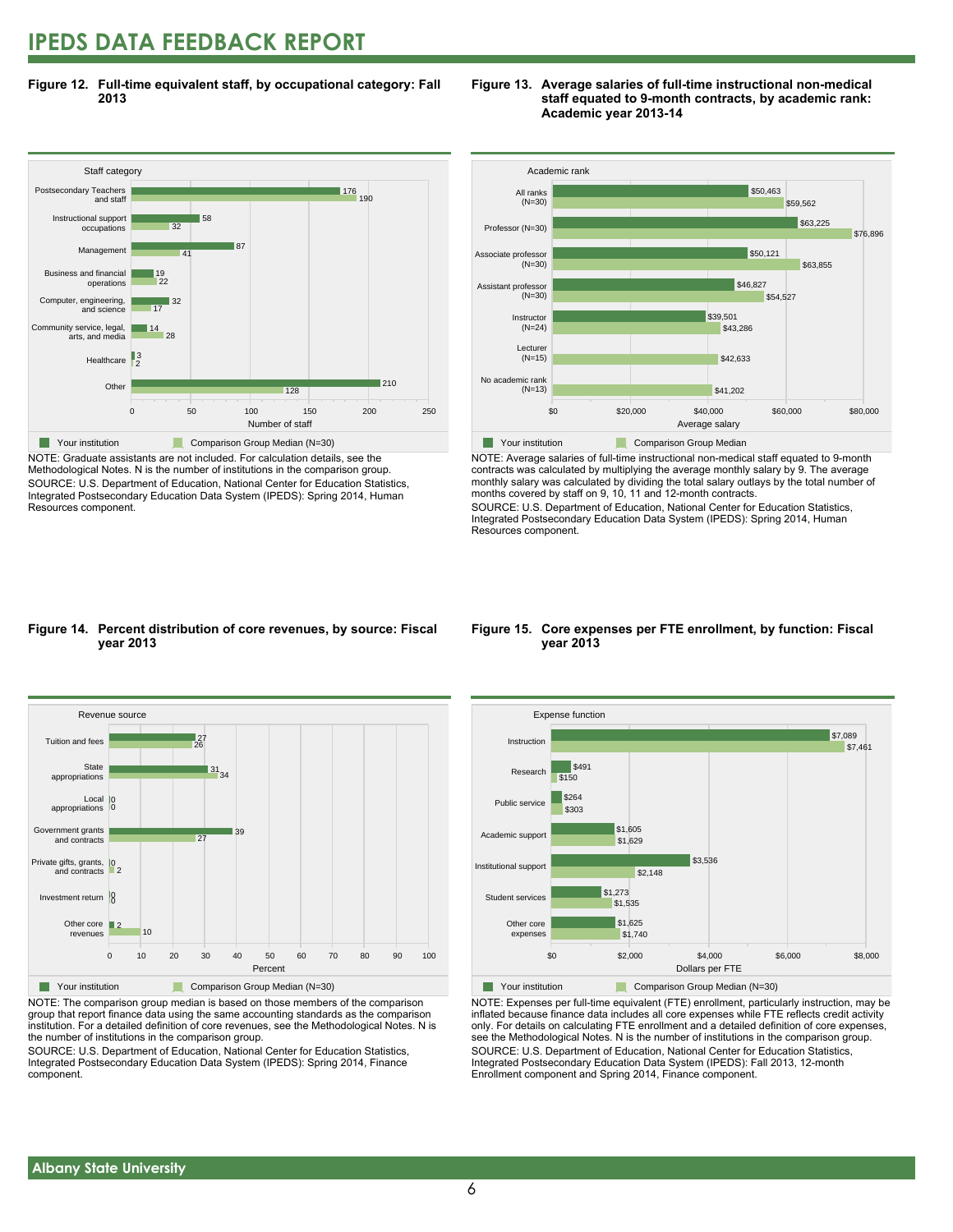### **METHODOLOGICAL NOTES**

#### **Overview**

This report is based on data supplied by institutions to IPEDS during the 2013-14 data collection year. Response rates exceeded 99% for most surveys. Detailed response tables are included in IPEDS First Look reports, which can be found at [http://nces.ed.gov/pubsearch/getpubcats.asp?sid=010.](http://nces.ed.gov/pubsearch/getpubcats.asp?sid=010)

#### **Use of Median Values for Comparison Group**

The value for the comparison institution is compared to the median value for the comparison group for each statistic included in the figure. If more than one statistic is presented in a figure, the median values are determined separately for each indicator or statistic. Medians are not reported for comparison groups with fewer than three values. Where percentage distributions are presented, median values may not add to 100%. The IPEDS Data Center provides access to all of the data used to create the figures included in this report.

#### **Missing Statistics**

If a statistic is not reported for your institution, the omission indicates that the statistic is not relevant to your institution and the data were not collected. Not all notes may be applicable to your report.

#### **Use of Imputed Data**

All IPEDS data are subject to imputation for total (institutional) and partial (item) nonresponse. If necessary, imputed values were used to prepare your report.

#### **Data Confidentiality**

IPEDS data are not collected under a pledge of confidentiality.

#### **Disaggregation of Data by Race/Ethnicity**

When applicable, some statistics are disaggregated by race/ethnicity. Data disaggregated by race/ethnicity have been reported using the 1997 Office of Management and Budget categories. Detailed information about the race/ethnicity categories can be found at <http://nces.ed.gov/ipeds/reic/resource.asp>.

#### **Cohort Determination for Reporting Student Financial Aid and Graduation Rates**

Student cohorts for reporting Student Financial Aid and Graduation Rates data are based on the reporting type of the institution. For institutions that report based on an academic year (those operating on standard academic terms), student counts and cohorts are based on fall term data. Student counts and cohorts for program reporters (those that do not operate on standard academic terms) are based on unduplicated counts of students enrolled during a full 12-month period.

#### **Description of Statistics Used in the Figures**

#### *Admissions and Test Score Data*

Admissions and test score data are presented only for institutions that do not have an open admission policy, and apply to first-time, degree/certificate-seeking undergraduate students only. Applicants include only those students who fulfilled all requirements for consideration for admission and who were notified of one of the following actions: admission, non-admission, placement on a wait list, or application withdrawn (by applicant or institution). Admitted applicants (admissions) include wait-listed students who were subsequently offered admission. Early decision, early action, and students who began studies during the summer prior to the fall reporting period are included. Institutions report test scores only if they are required for admission.

#### *Average Institutional Net Price*

Average net price is calculated for full-time, first-time degree/certificateseeking undergraduates who were awarded grant or scholarship aid from the federal government, state/local government, or the institution anytime during the full aid year. For public institutions, this includes only students who paid the in-state or in-district tuition rate. Other sources of grant aid are excluded. Average net price is generated by subtracting the average amount of federal, state/local government, and institutional grant and scholarship aid from the total cost of attendance. Total cost of attendance is the sum of published tuition and required fees, books and supplies, and the average room and board and other expenses.

For the purpose of the IPEDS reporting, aid received refers to financial aid that was awarded to, and accepted by, a student. This amount may differ from the aid amount that is disbursed to a student.

#### *Core Revenues*

Core revenues for public institutions reporting under GASB standards include tuition and fees; state and local appropriations; government grants and contracts; private gifts, grants, and contracts; sales and services of educational activities; investment income; other operating and nonoperating sources; and other revenues and additions (federal and capital appropriations and grants and additions to permanent endowments). Core revenues for private, not-for-profit institutions (and a small number of public institutions) reporting under FASB standards include tuition and fees; government appropriations (federal, state, and local); government grants and contracts; private gifts, grants, and contracts (including contributions from affiliated entities); investment return; sales and services of educational activities; and other sources. Core revenues for private, forprofit institutions reporting under FASB standards include tuition and fees; government appropriations, grants, and contracts (federal, state, and local); private grants and contracts; investment income; sales and services of educational activities; and other sources. At degree-granting institutions, core revenues exclude revenues from auxiliary enterprises (e.g., bookstores, dormitories), hospitals, and independent operations. Nondegree-granting institutions do no report revenue from auxiliary enterprises in a separate category. These amounts may be included in the core revenues from other sources.

#### *Core Expenses*

Core expenses include expenses for instruction, research, public service, academic support, institutional support, student services, scholarships and fellowships (net of discounts and allowances), and other expenses. Expenses for operation and maintenance of plant, depreciation, and interest are allocated to each of the other functions. Core expenses at degree-granting institutions exclude expenses for auxiliary enterprises (e.g., bookstores, dormitories), hospitals, and independent operations. Nondegree-granting institutions do not report expenses for auxiliary enterprises in a separate category. These amounts may be included in the core expenses as other expenses.